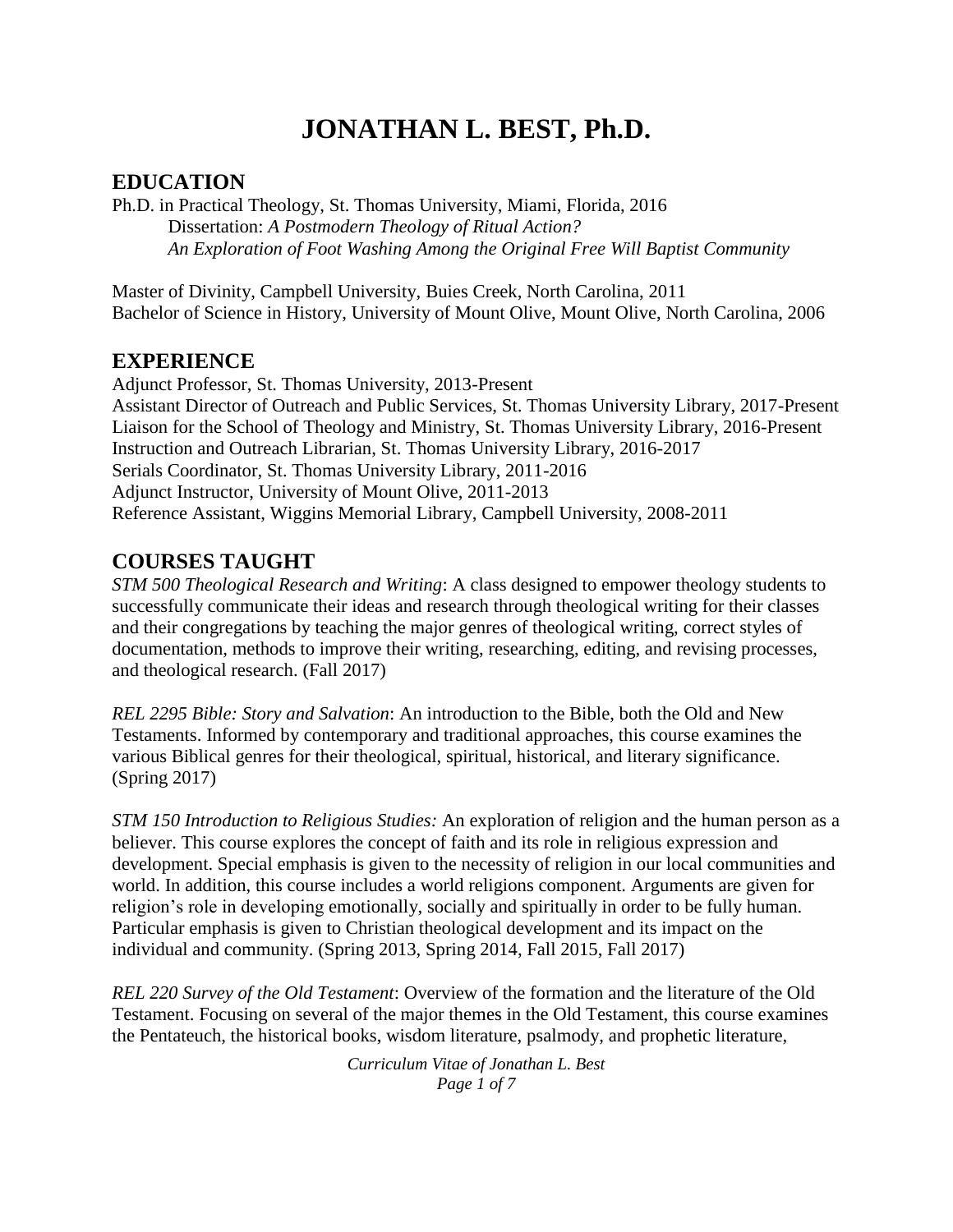setting these writings in their historical and social contexts, with an awareness of their continuing significance for shaping lives today. (Fall 2014, Fall 2015)

*STM 371C Faith and Doubt*: This course focuses on faith development theory, critiques and challenges to the universality of faith development theory, how commitment interacts with faith, and how commitment is foundational in one's relationship to God and others. Particular emphasis is given to the relationship between science and religious faith. (Spring 2015)

*REL 111 Introduction to the Old Testament* – Online: A course designed to give a general overview on the history, development, and theology of the Hebrew Scriptures. (Fall 2011, Spring 2013), University of Mount Olive

*REL 112 Introduction to the New Testament*: A course designed to give a general overview on the history, development, and theology of the New Testament. (Summer 2011), University of Mount Olive

## **ACADEMIC PUBLICATIONS**

Review of *Living in Truth, Beauty, and Goodness: Values and Virtues*, by Jeffery Wattles. *Choice* 54, no.7 (March 2017).

Review of *Groundless Gods: The Theological Prospects of Post-Metaphysical Thought*. Edited by Hartmut von Sass. *Reviews in Religion and Theology* 24, no. 1 (January 2017): 111-113.

*Encyclopedia of Christianity in the United States*. Lanham: Rowman & Littlefield Publishers, 2016. Contributed articles on "Cooke, Terence," "Crapsey, Algernon Sidney," "Doane, George Washington," "Divine, Father," "Fry, Franklin Clark," "Hayes, Patrick Joseph," "Homrighausen, Elmer George," "Marsh, James," "Page, Kirby," "Pidgeon, George C.," "Plessis, Joseph-Octave," "Albert A. Sturges," "Anthony Thomas Graybill," "Gordon S. Seagrave," "Hervey DeWitt Griswold," "John Richard Slattery," "Leroy Lansing Janes," "Robert Wilson Hume."– Served as an editorial consultant.

Review of *Gift and the Unity of Being*, by Antonio López. *Reviews in Religion and Theology* 23, no. 3 (August 2016): 338-340.

Review of *Paul Tillich and Pentecostal Theology: Spiritual Presence and Spiritual Power*, edited by Nimi Wariboko and Amos Yong. *Choice* 53, no.11 (July 2016): 1628.

Review of *Word, Words and World: How a Wittgensteinian Perspective on Metaphor-Making Reveals the Theo-logic of Reality*, by Sue Patterson. *Reviews in Religion and Theology* 23, no.1 (January 2016): 67-70.

Review of *Black Practical Theology*, edited by Dale P. Andrews and Robert London Smith Jr. *Choice* 53, no. 9 (May 2016): 1340-1341.

> *Curriculum Vitae of Jonathan L. Best Page 2 of 7*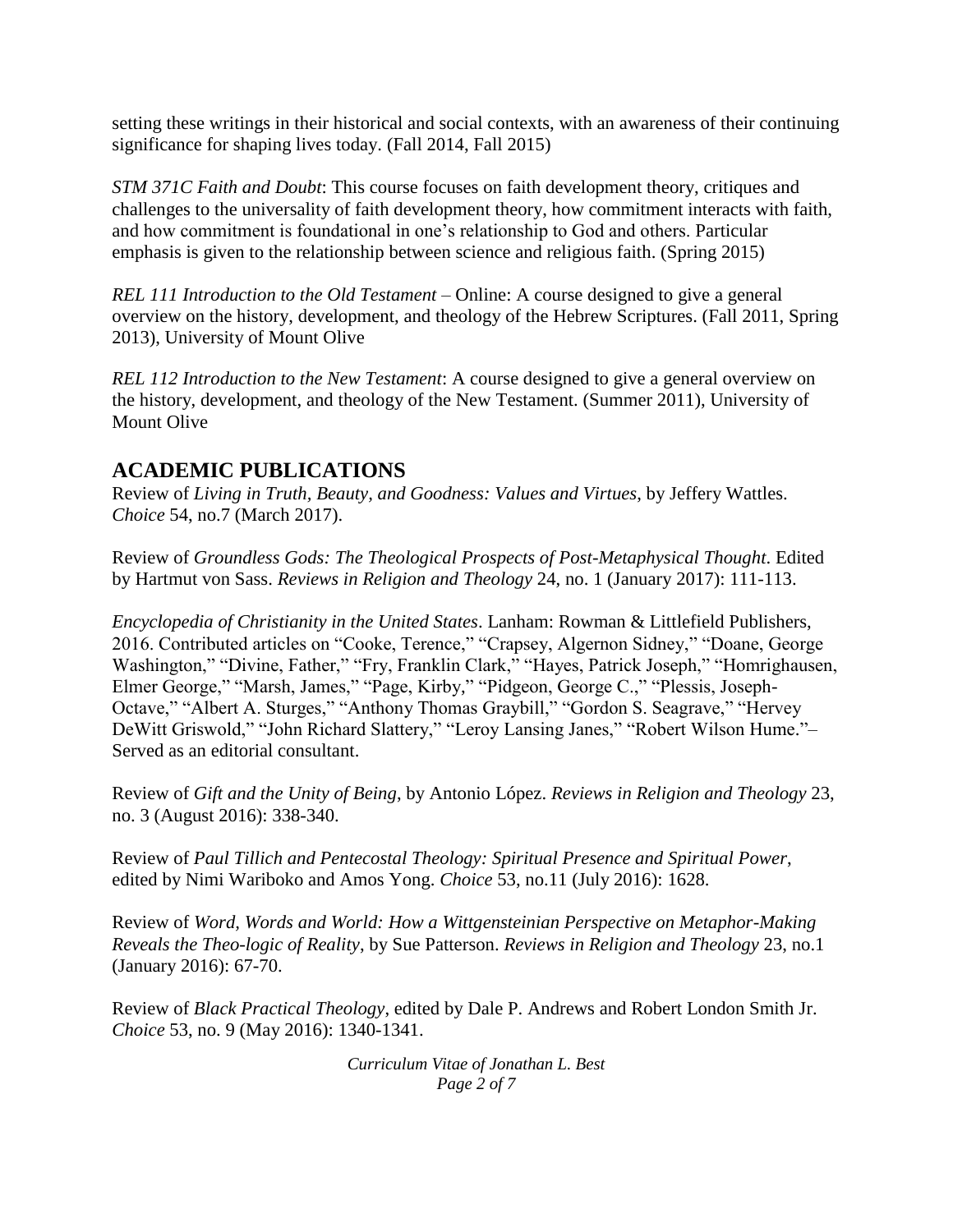Review of *Catholic and Mormon: A Theological Conversation*, by Stephen H. Webb and Alonzo L. Gaskill. *Choice* 53, no. 6 (February 2016): 895.

Review of *Catholicism: The Story of Catholic Christianity*, by Gerald O'Collins and Mario Farrugia. *Choice* 53, no.1 (September 2015): 87.

Review of *Theology on Trial: Kierkegaard and Tillich on the Status of Theology*, by John Losee. *Choice* 52, no. 12 (August 2015): 2033.

Review of *Heaven Can Wait*, by Diana Walsh Pasulka. *Choice* 52 no. 10 (June 2015): 1675.

Review of *The Jesuits: A History From Ignatius to the Present*, by John W. O'Malley. *Choice*  52, no. 9 (May 2015): 1518-1519.

*Encyclopedia of Christian Education*. Lanham: Rowman & Littlefield Publishers, 2015. Contributed articles on "Sacramental Theology," "Anabaptist," and "Anabaptist (Curriculum Outcomes)." April 2015.

Review of *A Living Tradition: On the Intersection of Liturgical History and Pastoral Practice*, edited by David Pitt, Stefanos Alexopoulos, and Christian McConnell. *Practical Matters* 8 (2015): http://practicalmattersjournal.org/2015/03/01/a-living-tradition-review.

Review of *God or Godless? One Atheist. One Christian. Twenty Controversial Questions*, by John W. Loftus and Randal Rauser. *Reviews in Religion and Theology* 22, no. 2 (March 2015): 173-175.

Review of *The Crisis of Confidence in the Catholic Church*, by Raymond G. Helmick, SJ. *Choice* 52, no. 7 (March 2015): 1164.

Review of *Baudrillard and Theology*, by James Walters. *Reviews in Religion and Theology* 22, no.1 (January 2015): 102-104.

Review of *Sex, Violence, & Justice: Contraception and the Catholic Church*, by Aline H. Kalbian. *Choice* 52, no. 4 (December 2014): 624-625.

Review of *Ricoeur and the Negation of Happiness*, by Alison Scott-Baumann, *Reviews in Religion and Theology* 21, no. 3 (July 2014): 388-391.

Review of *The Development of Moral Theology*, by Charles E. Curran. *Choice* 51, no. 10 (June 2014): 1819.

Review of *Ritualization and Human Interiority*, by Clemens Cavallin. *Reviews in Religion and* 

*Curriculum Vitae of Jonathan L. Best Page 3 of 7*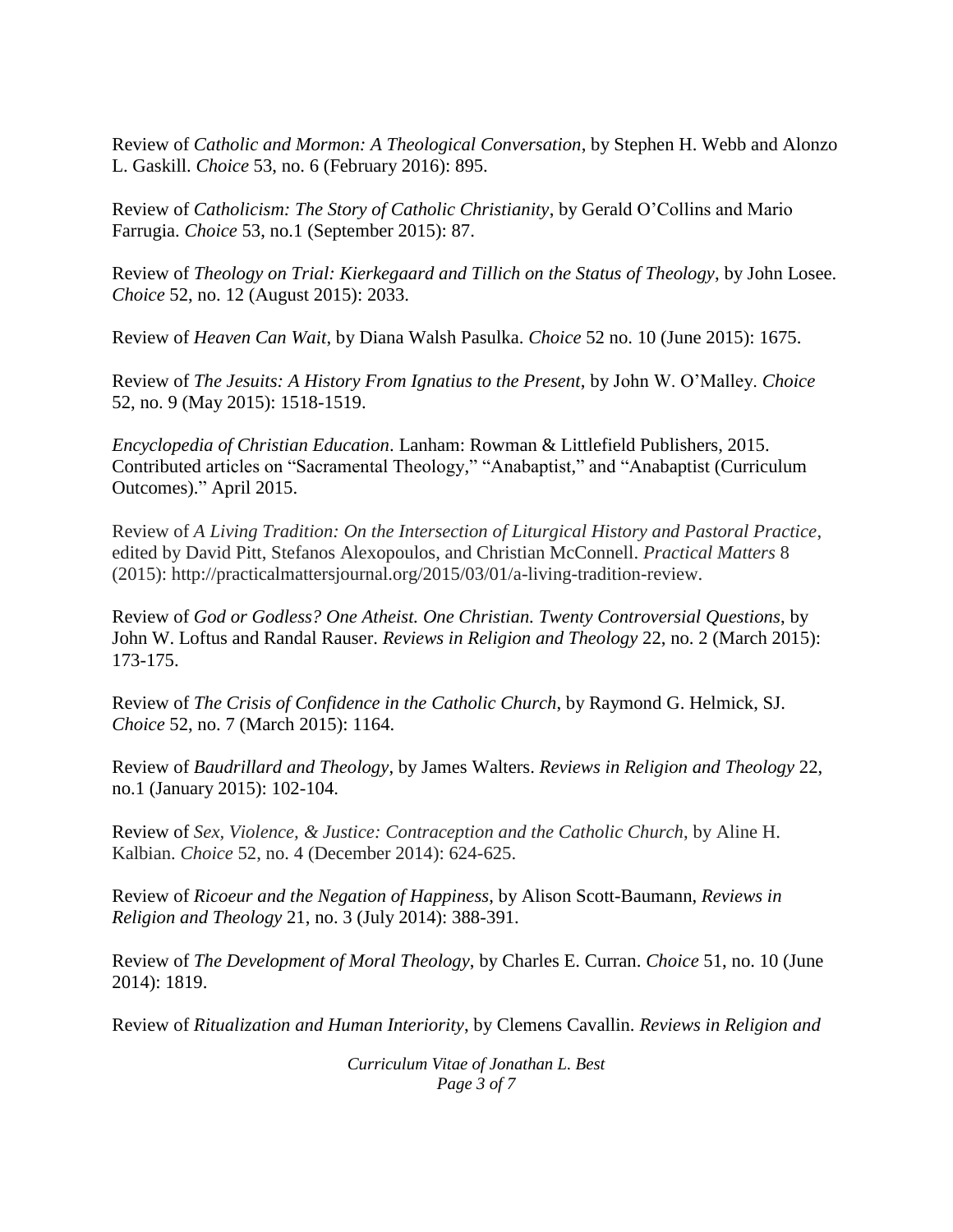*Theology* 21, no. 2 (March 2014): 195-197.

Review of *Ricoeur and Theology*, by Dan R. Stiver. *Reviews in Religion and Theology* 21, no. 1 (January 2014): 128-131.

Review of *From Gabriel to Lucifer*, by Valery Rees, *Choice* 51, no. 2 (October 2013): 282.

Review of *Semiotics of Religion: Signs of the Sacred in History*, by Robert A. Yelle. *Choice* 50, no. 11 (July 2013): 1998.

Review of *Why Priests? A Failed Tradition*, by Garry Wills. *Choice* 50, no. 11 (July 2013): 2035.

Review of *Sexual Ethics: A Theological Introduction*, by Todd A. Salzman and Michael G. Lawler. *Choice* 50, no. 9 (May 2013): 1644.

Review of *Theological Reflection for Human Flourishing: Pastoral Practice and Public Theology*, by Helen Cameron et al. *Practical Matters* 6 (Spring 2013), http://www.practicalmattersjournal.org/issue/6/reviews/theological-reflection-for-humanflourishing-pastoral-practice-and-public-theology.

Review of *Four Views on Christian Spirituality*, edited by Bruce Demarest. *Reviews in Religion and Theology* 20, no. 2 (March 2013): 201-204.

Review of *Things: Religion and the Question of Materiality*, edited by Dick Houtman and Birgit Meyer. *Choice* 50, no. 6 (February 2013): 1072.

Review of *The Fountain: A Secular Theology*, by Don Cupitt. *Reviews in Religion and Theology* 19, no. 4 (September 2012): 432-434.

Review of *Divine Transcendence and the Culture of Change*, by David H. Hopper. *Reviews in Religion and Theology* 19, no. 4 (September 2012): 473-475.

Review of *Christianity in Evolution: An Exploration*, by Jack Mahoney. *Choice* 50, no. 1 (September 2012): 101.

Review of *Changing Signs of Truth: A Christian Introduction to the Semiotics of Communications*, by Crystal Downing. *American Theological Inquiry* 5, no. 2 (July 2012): 95-97.

## **OTHER PUBLICATIONS**

"Why a Theology of Foot Washing is Necessary," *The Free Will Baptist* 133, no. 8 (August 2015): 4-7.

> *Curriculum Vitae of Jonathan L. Best Page 4 of 7*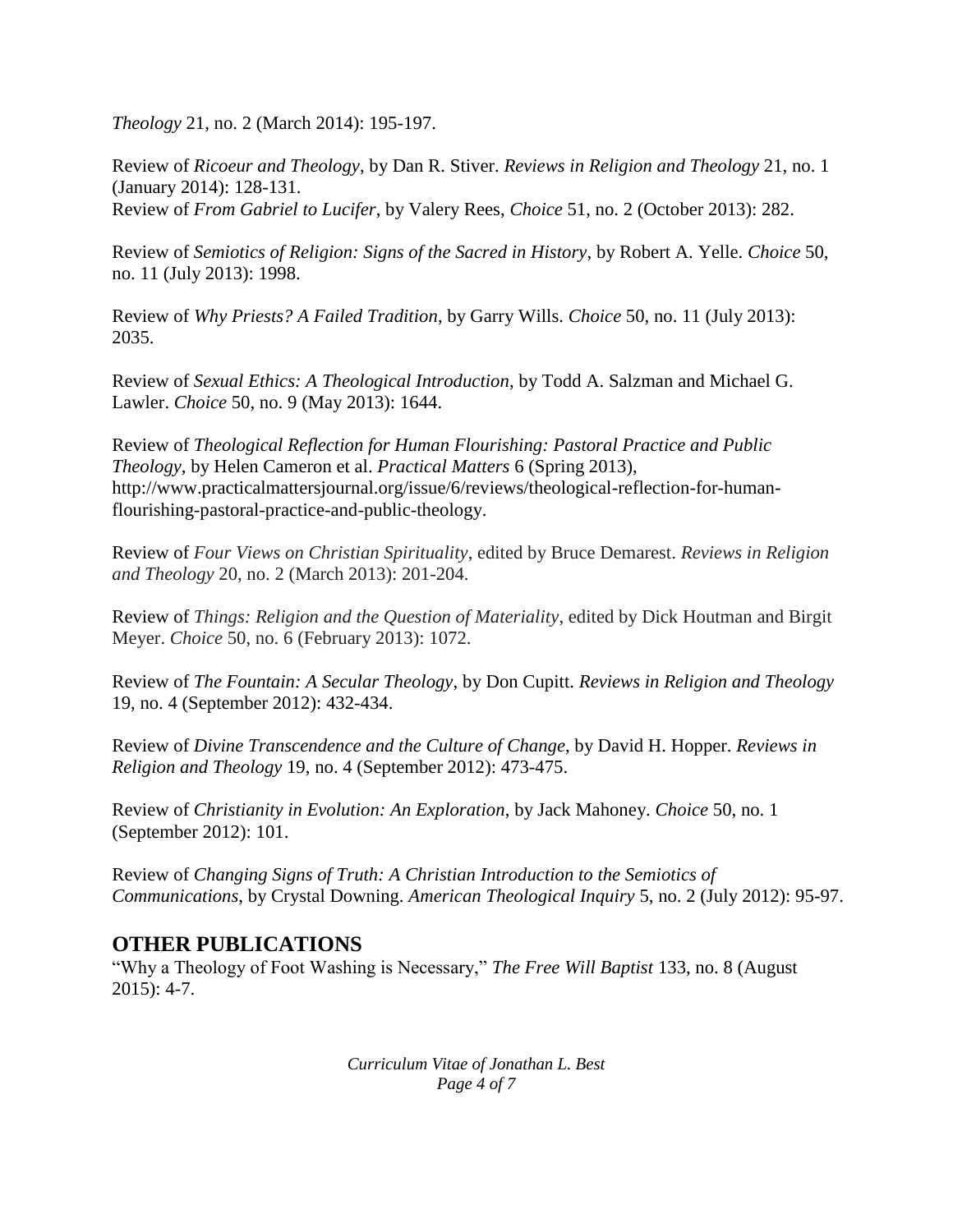"An Exploration of Foot Washing Within the Original Free Will Baptist Community," *The Free Will Baptist* 132, no. 9 (September 2014): 4-7.

#### **SCHOLARLY PAPER PRESENTATIONS**

"Conversations in the Library: Using Popular Culture, Film, and Television in a Roman Catholic University"

Presented to the Annual Convention of the College Theology Society, Salve Regina University, RI, June 3, 2017.

- "Telling the Baptist Story: The Need for Qualitative Methods and Practical Theology" Presented to the National Association of Baptist Professors of Religion Conference, Belmont University, Nashville, TN, May 24, 2017.
- "Foot washing as a Liturgical Movement: Perspectives from the Original Free Will Baptists" Presented to the Annual Convention of the College Theology Society (National Association of Baptist Professors of Religion section), Rockhurst University, Kansas City, MO, June 2-5, 2016.
- "Navigating Practical Theology in a Post-Modern World" Keynote address to the Iannone Conference III: Postmodernism and Constructivism in Practical Theology, St. Thomas University, Miami Gardens, FL, December 5, 2015.
- "Deconstruction and Ritual Action: Learning to Listen" Presented to the Iannone Conference II: Method in Practical Theology, St. Thomas University, Miami Gardens, FL, May 2, 2015.
- "Ritual Action as Language: The Hermeneutics of Discourse and Event" Presented to the Iannone Conference: An Animating Vision of Practical Theology, St. Thomas University, Miami Gardens, FL, December 13, 2014 (served as co-host and organizer of the event).
- "An Exploration of Foot Washing Within the Original Free Will Baptist Community" Presented to the 2014 Annual Conference of the Baptist History and Heritage Society and the Association of Librarians and Archivists at Baptist Institutions, Sioux Falls Seminary, Sioux Fall, SD, June 5, 2014.
- "Digital Social Space? Interpreting Digital Action and Behavior for Today's Churches" Presented to the 32<sup>nd</sup> Biennial Meeting of the Association of Practical Theology, Vanderbilt University Divinity School, Nashville, TN, March 30, 2014.
- "Towards a Digital Habitus: Christianity in the Digital Age" Presented to the Annual Conference of the Humanities and Technology Association, St. Thomas University, Miami, FL, November 8, 2013.

*Curriculum Vitae of Jonathan L. Best Page 5 of 7*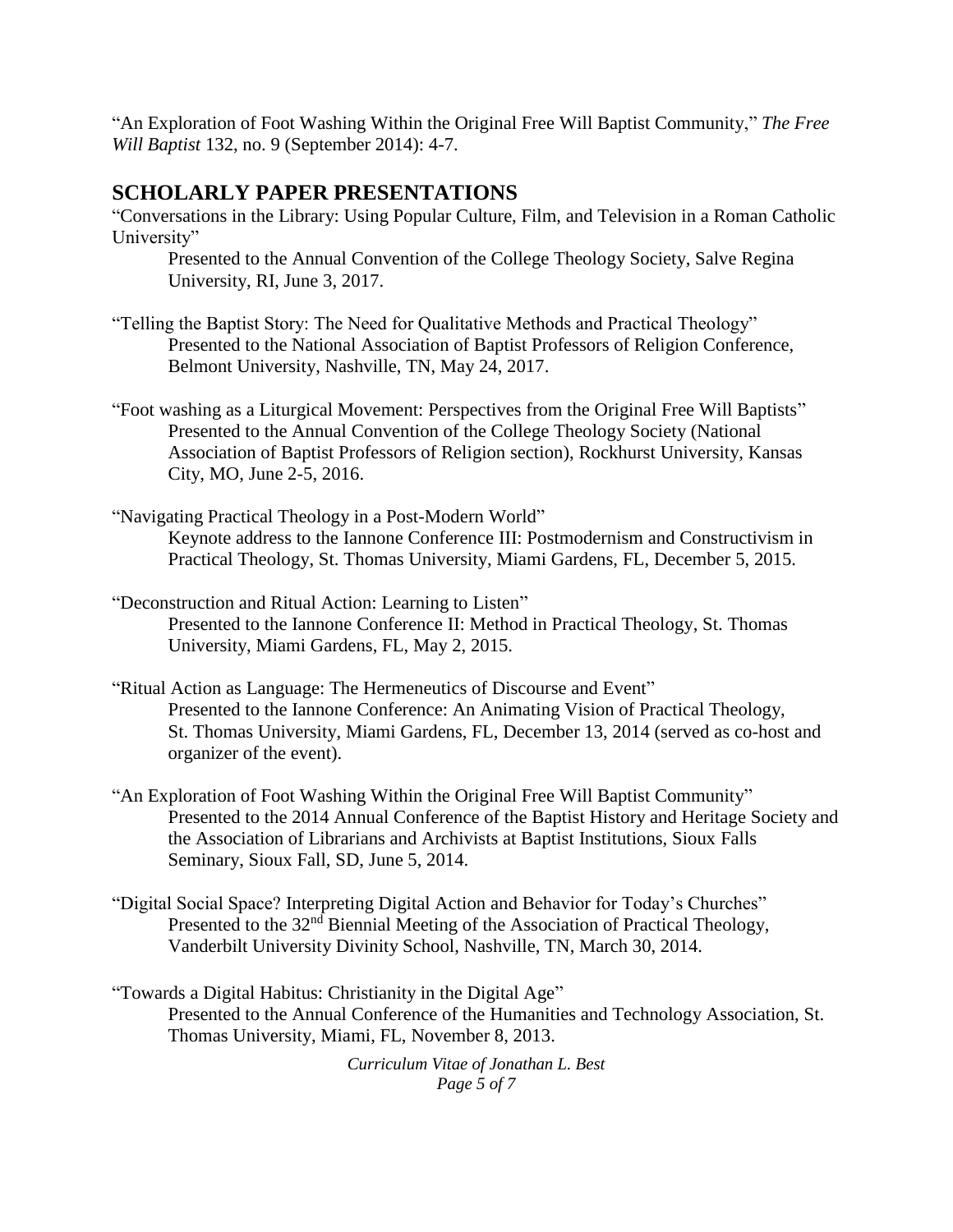"Is it a Sacrament? Practical Theological Study of the Original Free Will Baptist Ordinance of Foot Washing"

Presented to the American Academy of Religion, Southeast Regional Meeting (SESCOR), Greenville, SC, March 16, 2013.

#### **ACADEMIC PRESENTATIONS**

"Being Religious in a Post-Truth World" Tedx: St. Thomas Aquinas High School, Fort Lauderdale, April 4, 2017.

"Star Wars: Religion, Spirituality, Messiahs"

Conversations in the Library: Popular Culture Lecture Series, St. Thomas University, forthcoming March 9, 2017.

"Chicago Manual of Style Workshop: Common Issues and Problems for Dissertation and Thesis Writers"

Presentation to doctoral and graduate students, St. Thomas University, October 25, 2016.

"The Walking Dead: Can Ethics and Religion Survive the Zombie Apocalypse?" Conversations in the Library: Popular Culture Lecture Series, St. Thomas University, October 13, 2016.

"Game of Thrones: Perspectives, Theology, and Ethics"

Conversations in the Library: Popular Culture Lecture Series, St. Thomas University Library, September 29, 2016.

"Introduction to Doctoral Education and Research"

Presentation to first and second year Ph.D. students of St. Thomas University, August 19, 2016

"Introduction to Academic Scholarship: Book Reviews, Paper Presentations, and the Curriculum Vitae"

Presentation to the Ph.D. cohort of St. Thomas University, March 6, 2013.

Panelist Respondent to "Genesis and Gilgamesh: Reading the Book of Genesis in the Light of Ancient Near Eastern Literature" by Dr. Tremper Longman III

Contemporary Biblical Scholars Series lecture, St. Thomas University, October 25, 2013.

"Understanding Religious Symbols"

Special lecture to STM 737 Sacrament and Symbol, St. Thomas University, February 2, 2013.

> *Curriculum Vitae of Jonathan L. Best Page 6 of 7*